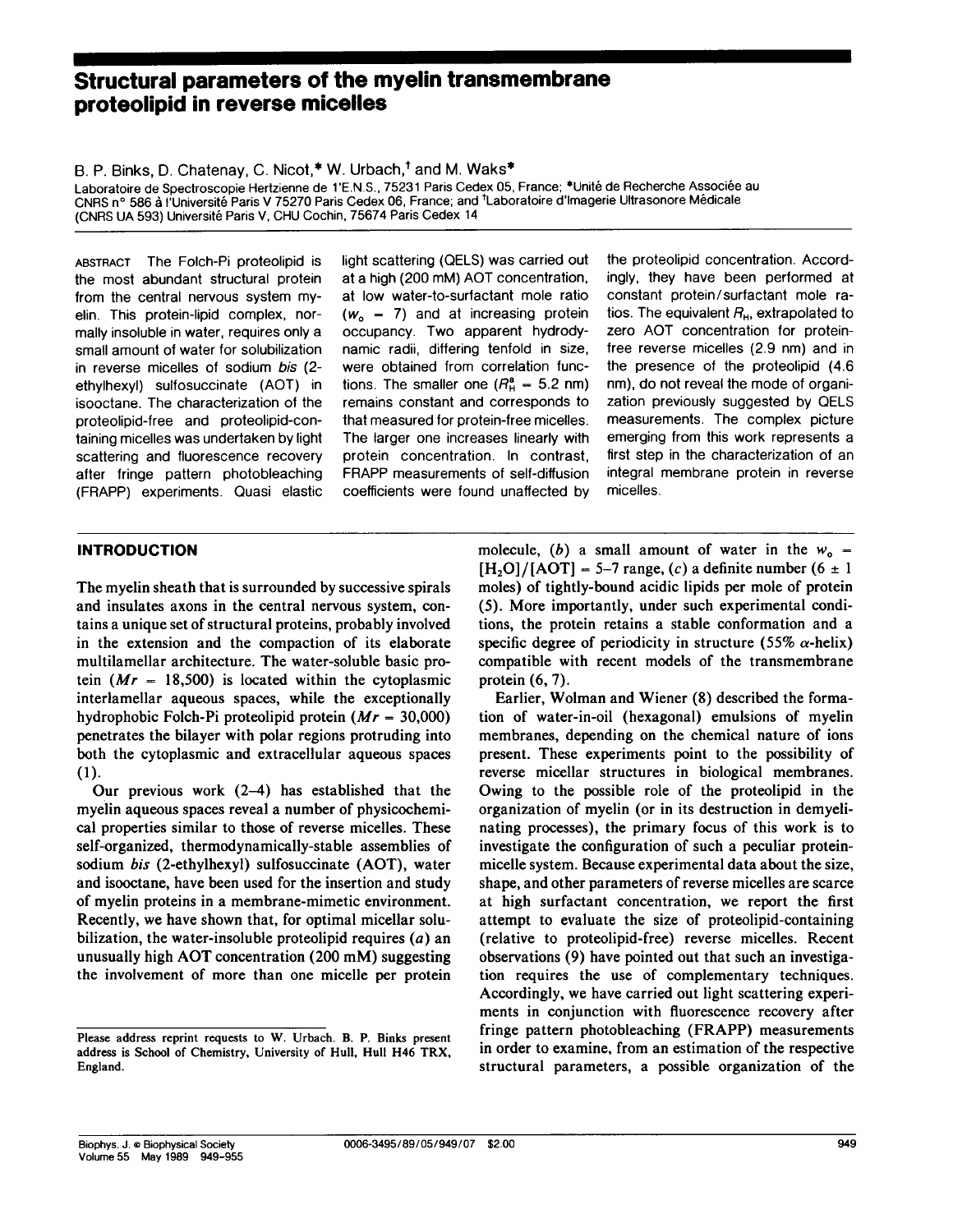proteolipid in a membrane-mimetic environment. Because the Folch-Pi proteolipid is to date the only transmembrane protein solubilized in reverse micelles of AOT so far reported (2), it is also hoped that this work will extend our knowledge on the behavior of biologically important membrane proteins or enzymes active at interfaces.

### MATERIALS AND METHODS

## Chemicals

Sodium bis(2-ethylhexyl) sulfosuccinate (AOT), a gift from the Cyanamid Co., France, was purified according to Wong et al. (10) and carefully dried in vacuo. Fluorescein isothiocyanate isomer <sup>I</sup> (FITC) was from Sigma Chemical Co., St Louis, MO. N-acetylglycyl-L-lysine methyl ester acetate was purchased from Serva Fine Biochemicals Inc., Heidelberg, FRG. All the organic solvents were from Merck (Darmstadt, FRG). Isooctane was Uvasol grade, chloroform and methanol were Pro Analysi grade. All other chemicals were from the best available sources.

# Protein

A total lipid extract containing the proteolipid was obtained according to Lees and Sakura from bovine white matter (11). The proteolipid was precipitated by a dropwise addition of isooctane (6 vol) to <sup>I</sup> vol of a chloroform and methanol (2:1, vol:vol) solution. The lipid composition and the thiol group titer of the proteolipid were determined precisely. The detailed results of these investigations are reported elsewhere (5).

# Micellar solubilization

The precipitate was solubilized by a preformed micellar solution, at a reasonably high AOT concentration (200 mM) and at  $w_0 = 7.0$  (Fig. 1). Some micellar solutions were prepared with pure (MilliQ) water, other for FRAPP experiments with 0.1 M borate, pH 9.5. Solubilization of the proteolipid was achieved by vigorous stirring, after a 2 min sonication (5).



FIGURE <sup>1</sup> Solubilization of the Folch-Pi proteolipid in reverse micelles as a function of AOT concentration, at  $w_0 = 7.0$ . Each experimental point represents a separate experiment at a given concentration of surfactant.

## Labeling with FITC

The reaction of the dipeptide N-acetylglycyl-L-lysine methyl ester acetate with FITC was carried out as detailed in a previous publication (9). This procedure could not be employed for the labeling of the water-insoluble proteolipid. A new procedure was therefore devised. The isooctane precipitate of the proteolipid was first dissolved in a 2:1 chloroform-methanol solution and its concentration determined in the same solvent. For each mole of protein, 2 or <sup>3</sup> molar equivalents of a 25 mM 2:1 chloroform-methanol solution of isothiocyanate were added, left at  $20^{\circ}$ C for 3 h with slow mixing and left overnight at  $0^{\circ}$ C. The solution was then twice precipitated by isooctane, the excess label being removed with the supernatant. The labeled precipitate was finally solubilized in micellar solutions under the above experimental conditions. Fluorescence polarization measurements were carried out on <sup>a</sup> XE 450 apparatus (SLM Instruments Inc., Urbana, IL). The binding of the fluorescent dye to the proteolipid was verified by fluorescence polarization measurements of the free and bound dye in reverse micelles. As expected, the polarization P increased from  $P = 0.20$  for free FITC in micellar solutions to  $P = 0.32$  for FITC bound to the proteolipid solubilized in micellar solutions, indicating a decreased mobility of the fluorophore.

## Instrumental measurements

The absorption spectra of the optically transparent micellar solutions were measured on <sup>a</sup> CARY <sup>118</sup> spectrophotometer. For the proteolipid, a millimolar extinction coefficient of  $40.5$  cm<sup>-1</sup> was used, at 278 nm. For the labeled proteolipid, a millimolar extinction coefficient of  $72 \text{ cm}^{-1}$ was taken at 497 nm, at pH 9.5 (12). The amount of solubilized labeled protein was calculated from the absorption spectrum at 278 nm taking into account the measured FITC millimolar contribution  $(30.0 \text{ cm}^{-1})$ . The extent of labeling was calculated from absorption measurements; it was in the 0.2-0.5 molar range of FITC per mole of protein. Analysis by thin layer chromatography (TLC) of the lipids extracted from the proteolipid (5) did not show any fluorescent lipid spot indicative of lipid labeling.

## Dynamic light scattering

QELS experiments allow the determination of both the size and polydispersity of small aggregates, and characterization of the interaction between them (13). The experiments have been performed using a laboratory built autocorrelator, interfaced to <sup>a</sup> HP 9835 computer allowing the continuous control of the baseline. The problem of dust particles disturbing the measurements has been solved by introducing a check procedure: at the end of each run, the calculated baseline was compared with the value measured using delay channels. If the discrepancy was  $>0.2\%$ , the data were rejected. The light source was an Ar<sup>+</sup> laser ( $\lambda$  = 514.5 nm). The scattered intensity autocorrelation function,  $g^{(2)}(t)$ , was measured in 112 points grouped in four zones with different sampling times. This allows the precise determination of both the short time and the asymptotic behavior  $(t \rightarrow \infty)$  of  $g^{(2)}(t)$  in the same run. For monodisperse, identical particles  $g^{(2)}(t)$  decays exponentially with a single characteristic time  $\tau = (2q^2D_c)^{-1}$ , where  $D_c$  is the collective diffusion coefficient for Brownian motion,  $q = 4\pi/\lambda$  nsin ( $\theta/2$ ) is the scattering wave vector,  $\theta$  the scattering angle and n the refractive index of the medium. For moderately polydisperse samples, the correlation function deviates from exponential shape according to (14):

$$
g^{(2)}(t) = A\big[e^{-t/\tau + p/2(t/\tau)^2}\big]^2.
$$

The polydispersity index  $p$  is related to the width of the size distribution. As before  $\tau$  scales with  $q^{-2}$  and a value of  $D_c$  is obtained.

In the more concentrated protein-containing samples a two exponen-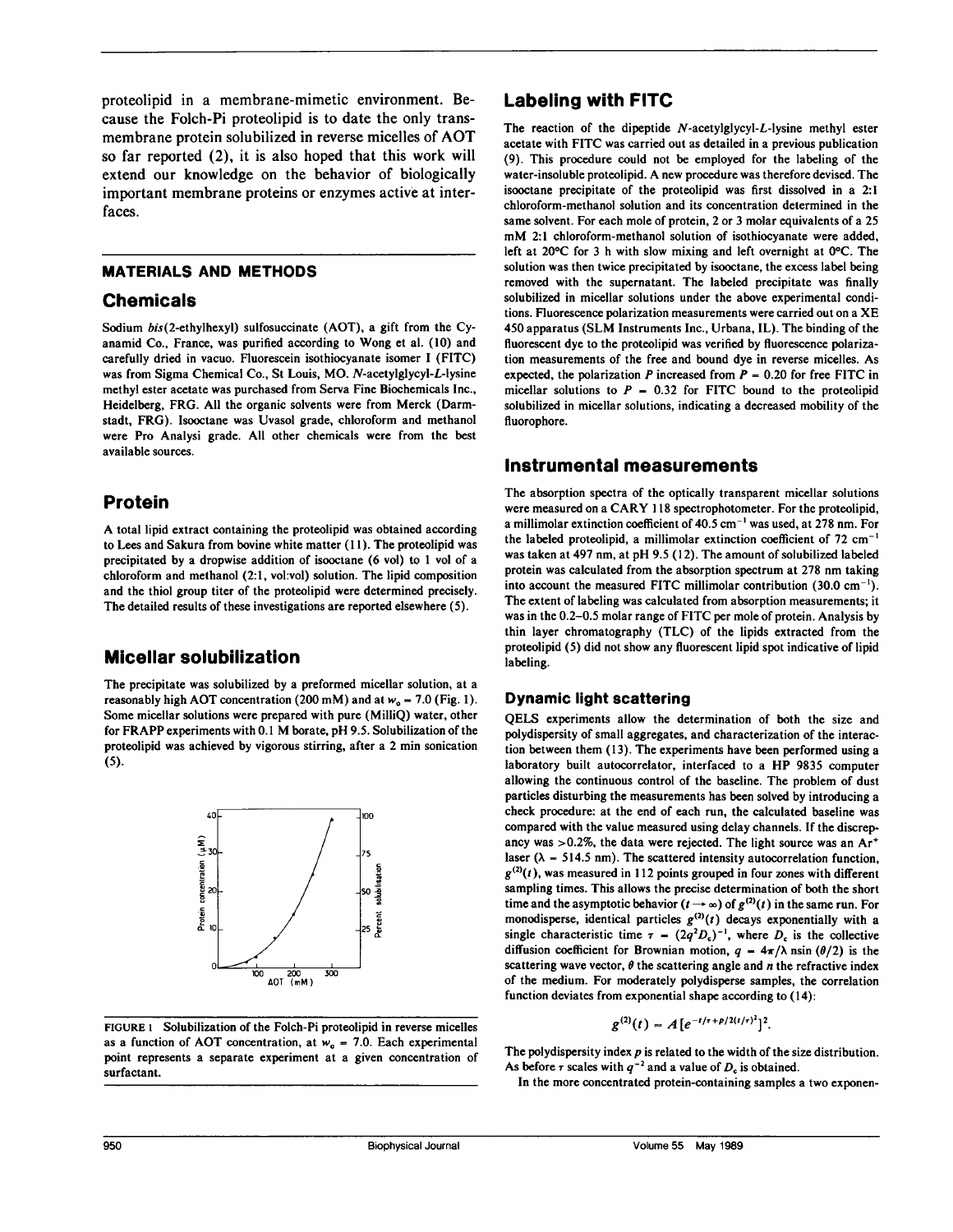tial fit was attempted to describe  $g^{(2)}(t)$ . The characteristic times  $\tau_1$  and  $\tau_2$  ( $\tau_2 \gg \tau_1$ ) scale and  $q^{-2}$ .

#### Static light scattering

If the aggregates are sufficiently large to produce an angular dependence of scattered intensity, one may deduce aggregate shape from  $I(\theta)$ dependence. In our case this dependence was measured as the dissymetry ratio (15):  $d(\theta) = I(\theta)/I(\pi - \theta)$  and the experimental results were fitted to the theoretical predictions for various structures (16) as mentioned below.

#### Fluorescence recovery after fringe pattern photobleaching (FRAPP)

This technique allows measurement of the self-diffusion coefficient  $D<sub>s</sub>$  of fluorescent probes. When strongly illuminated, these probes irreversibly lose their fluorescent properties (photobleaching). In the illuminated volume, the fluorescence intensity is measured afterwards by use of a low intensity light beam. The signal increases as new probes enter the studied volume and  $D<sub>s</sub>$  is deduced from the recovery time. The set-up has been described previously (9). The recovery curves were fitted to the expression

$$
I(t) = Ae^{-t/\tau} + B,
$$

where  $\tau = i^2/4\pi^2D_1$  and i is the fringe spacing. For each sample, we verified that  $\tau^{-1}$  scaled with  $q^2$  (=  $[2\pi/i]^2$ ) and  $D<sub>s</sub>$  was obtained from the  $\tau^{-1}$  versus  $q^2$  plot. Typical fringe spacings were in the range 10-100 μm.

#### RESULTS AND DISCUSSION

#### Protein free systems

Dynamic light scattering experiments have been carried out on <sup>a</sup> series of reverse micellar solutions of AOT of differing concentrations but at a constant value of  $w_0 = 7$ . The results are presented in Fig. 2 both in terms of the measured diffusion coefficient  $D<sub>c</sub>$  and the apparent hydrodynamic radius  $R_H^a$  given by the Stokes-Einstein relation:

> kT  $\sigma\pi\eta\boldsymbol{\nu}_\mathrm{c}$



FIGURE 2 QELS experiments of protien-free micelles.  $D_c$  or apparent hydrodynamic radius  $R_H^*$  versus AOT concentration or volume fraction (4').

where k is the Boltzman constant and  $\eta$  the continuous phase viscosity (0.491 cP for isooctane). An assumption made during dilution is that the composition of the aggregates remains unchanged. The polydispersity index was in the range <sup>1</sup> to 10% for all the samples studied.

At low volume fractions  $\Phi$  (<0.07), the variation of  $D_c$ with  $\Phi$  may be written:

$$
D_{\rm c}=D_{\rm o}\left(1\,+\,\alpha\Phi\right)\,,
$$

where  $D_0$  is the infinite dilution value of  $D_c$  and  $\alpha$  the first virial coefficient reflecting both direct and hydrodynamic particle interactions (for hard spheres,  $\alpha = 1.5$ ). Our results yield  $\alpha \approx -7$ , suggesting attractive interactions (13,17) but these are not strong enough to lead to critical behavior and phase separation. At higher  $\Phi$  (>0.07), the form of the curve is similar to that obtained with other systems and, at least qualitatively, well understood (13,18,19).

For micellar volume fractions <0.02, the scattered intensity was fairly low and statistical accuracy in the measured correlation functions was limited. This is because, for  $w_0 = 7$ , the droplet size is small and the index matching between the continuous phase and droplets is good. A large uncertainty exists in the measured  $D_c$  (5%), despite averaging values at different angles, and hence in the determination of  $D_{o}$ . A similar problem was reported by Abery et al. (17) even at higher  $w_0$  values. Taking this into account, the data lead to an  $R<sub>H</sub>$  value between 2.5 and 3 nm. This result being imprecise, we have used the FRAPP technique. As already described in <sup>a</sup> previous paper (9), FRAPP experiments allow the measurement of protein-free micellar  $R<sub>H</sub>$  after the solubilization of a fluorescent dipeptide (see Materials and Methods). In Fig. 3, we present the variation of the measured selfdiffusion coefficient with  $\Phi$  determined by this technique. This can also be described by a relation of the form:

$$
D_{\rm s}=D_{\rm o}(1+\beta\Phi)\,,
$$



FIGURE 3 FRAPP experiments of dipeptide containing micelles.  $D_{\text{self}}$  or  $R_H^*$  versus AOT concentration or volume fraction ( $\Phi$ ).  $R_H$  extrapolates to 2.9 nm, at zero AOT concentration.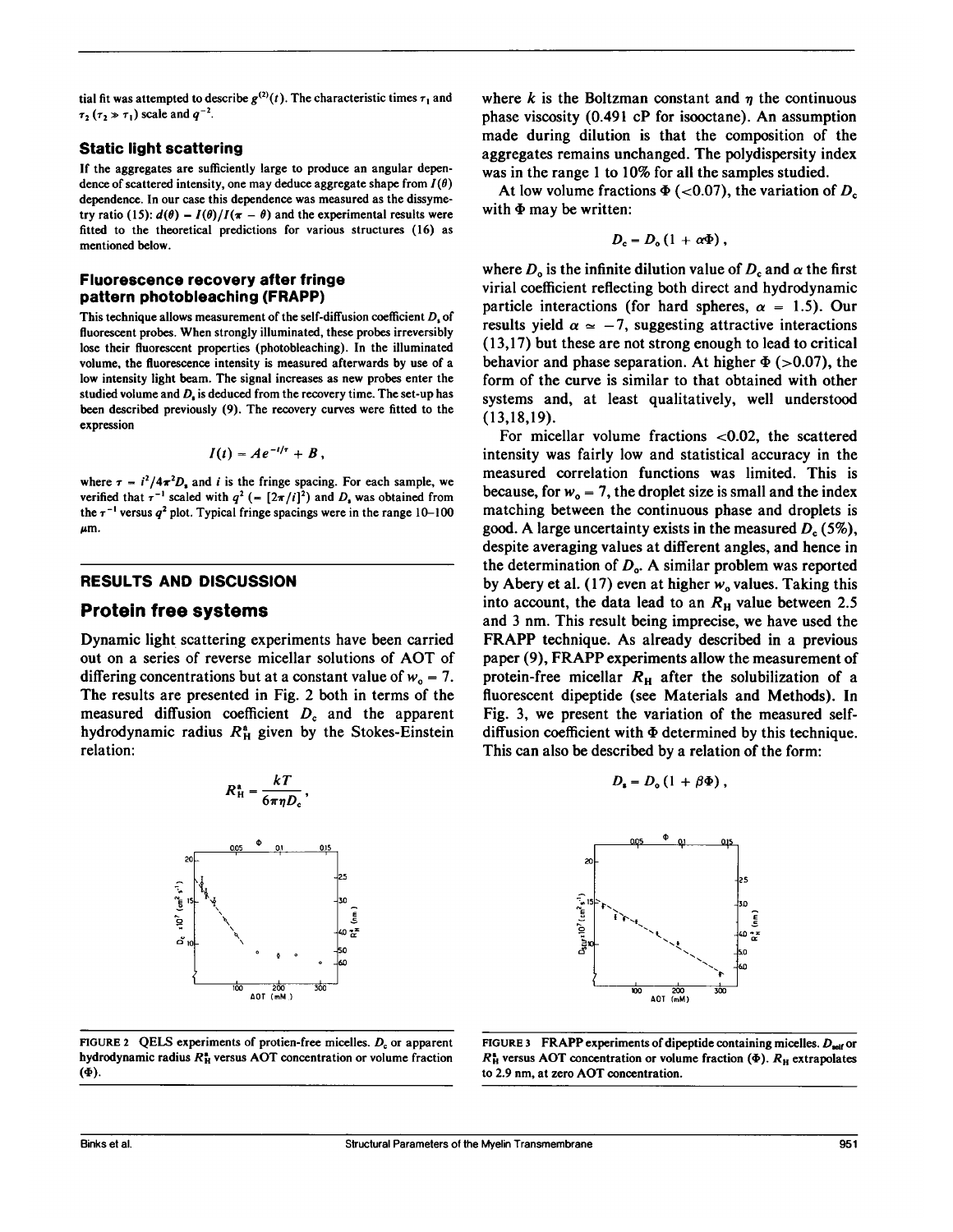where  $\beta$  is the first virial coefficient; contrary to  $D_c$ , no strong dependence of  $D<sub>s</sub>$  upon direct interactions is expected (19). The  $D_0$  value of  $15.2 \cdot 10^{-7}$  cm<sup>2</sup> s<sup>-1</sup> leads to a hydrodynamic radius of 2.9 nm, in good agreement with values reported in the literature using different techniques (20).

## Protein-containing systems

The aim of this study was to investigate the effect of increasing concentrations of protein on the structure of the reverse micellar system. In order to dissolve reasonably different quantities of proteolipid, it was necessary to fix the AOT concentration at 200 mM, because this corresponded to a satisfactory solubilization capacity of the system (Fig. 1).

Results of QELS experiments are shown in Fig. 4 in terms of  $R_{\rm H}^{\rm a}$  versus micromoles of solubilized protein. It is possible to distinguish two regimes in Fig. 4, at protein concentration  $S < 5 \mu M$ , the correlation function was analyzed with a single exponential plus cumulant program. Only one characteristic time,  $\tau$ , was obtained, and the value of  $D<sub>c</sub>$  was independent of the protein concentration. This corresponds to an apparent hydrodynamic radius of 5.2  $\pm$  0.1 nm. It may be compared with  $R_H^a = 5.2$ nm for protein-free micelles calculated from the diffusion coefficient value at the same AOT concentration (200 mM) in Fig. 2. It must be recalled that dynamic light scattering is a global measurement, so that the resulting  $R_{\rm H}^{\rm a}$  values are an average of protein-free and proteincontaining radii (4). However, for the weak protein concentration (compared with surfactant), this distribution of sizes is displaced towards the empty droplets. In more concentrated protein-containing samples ( $>5 \mu M$ ), experimental curves were analyzed using a maximum entropy fitting procedure (21). This allowed us to extract two main apparent hydrodynamic radii. The larger value



FIGURE 4 Protein-containing micelles.  $R_H^*$  deduced from QELS experiments versus protein concentration at  $[ACT] = 200$  mM and  $w_0 = 7.0$ . (Left hand ordinate) Low  $R_H^{\bullet}$ :  $\circ$  (right hand ordinate) High  $R_H^{\bullet}$ :  $\blacksquare$ .

increases linearly with protein concentration while the smaller radius remains constant and equal to 5.2 nm. These results seem to suggest that the medium is predominantly composed of empty reverse micelles and larger structures containing protein.

In order to gain information about protein-containing structures, we have used FRAPP which allows exclusively the size determination of protein-containing micelles. FRAPP experiments were performed at two protein concentrations (in the 4  $\mu$ mol to 15  $\mu$ mol range) at a finite AOT concentration of 200 mM and a  $w_0$  value of 7.0 (Fig. 5). At both concentrations, we find a diffusion coefficient of comparable value, corresponding to an apparent average hydrodynamic radius  $\sim 10$  nm, indicating that the measurements are unaffected by the protein concentration. We have therefore performed FRAPP experiments at decreasing AOT concentrations and <sup>a</sup> single protein/ surfactant ratio, in order to obtain a  $R<sub>H</sub>$  value at zero AOT concentration. Fig. <sup>6</sup> illustrates the results of these experiments:  $R<sub>H</sub>$  extrapolates to 4.6 nm.

The picture emerging from the structural study appears to be that upon increasing the protein concentration, large protein-micelle aggregates are formed in equilibrium with the initial size reverse micelles. Such aggregates are only observed by light scattering experiments. They do not originate from the oxidation of the protein SH groups (22) because all the sulfhydryls of the proteolipid remain titratable in reverse micelles (5). In contrast, FRAPP experiments do not reveal structures of equiva-



FIGURE 5 FRAPP experiments. D<sub>r</sub> determination from  $\tau^{-1} = D_{\rm n}q^2$  plot for protein-free (O) and protein-containing solutions  $5 \mu M$ : ( $\blacksquare$ ) and 15.8  $\mu$ M: ( $\bullet$ ). It may be noticed that the curves do not pass through the origin. This is due to the fact that the second weaker incident laser beam may continue to bleach. In this case, one may write  $\tau^{-1} = D_1 q^2 + \tau_0^{-1}$ , where  $\tau_o^{-1}$  is given for  $q = 0$ . It is possible to reduce  $\tau_o^{-1}$  to zero by diminishing the intensity of the incident beam, but the signal would become too weak. An alternative would consist in making the protein more fluorescent, but this proved to be difficult.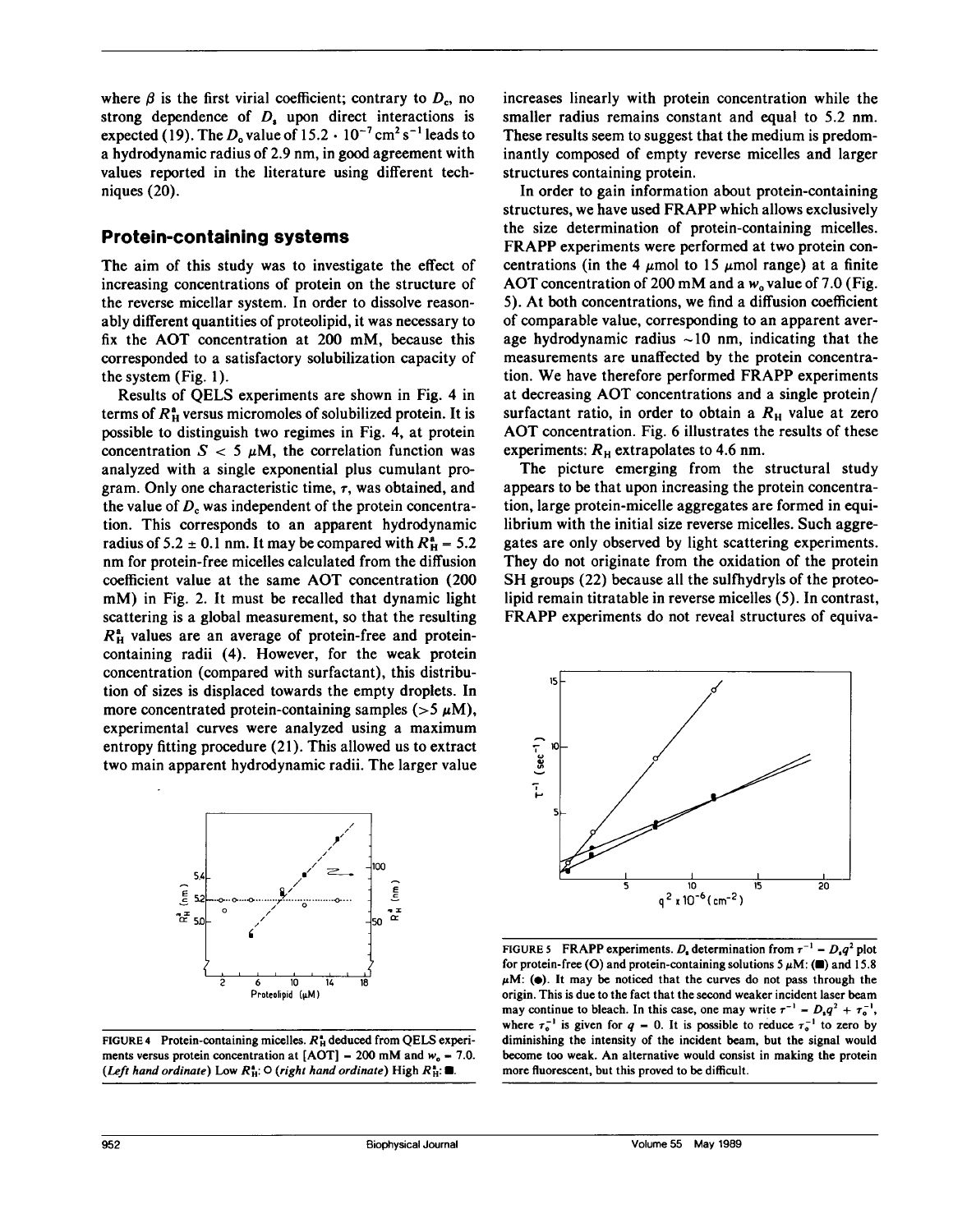

FIGURE 6  $R_H^*$  obtained from FRAPP experiments versus AOT concentration. At zero AOT concentration,  $R_H$  extrapolates to 4.6 nm [AOT]/  $[PROTEIN] - 3 \times 10^4$ .

lent size; furthermore, all the recovery curves were perfectly fitted with a single exponential (Fig. 7). The curve does not even permit one to guess the presence of larger aggregates. In fact, the two types of results are not in contradiction. Indeed, the population of larger objects is probably too small to be observed in FRAPP experiments. Their low concentration is further confirmed by the measurements of the bulk viscosity carried out using a Ubbelohde-type viscometer in the total range of protein concentration studied, this viscosity remained constant. In the light scattering experiments, the scattered intensity by these larger structures is more important because it is proportional to  $R^6$ , where R is the size of the scattering object (16).

The question remains as to the possible organization of the large aggregates. An idea may be obtained from the results of the static study measuring the anisotropy of the particles. Theoretical expressions have been developed to





interpret such data for structures of different shapes (15,16) e.g., spheres, rods, and random coils. Typical anisotropy results are presented in Fig. 8 for a proteincontaining system (11  $\mu$ M). Also given are the fits to the theory describing spheres and monodisperse random coils. The best agreement between the experimental results and theory have been obtained with a structure of random coils. However, it is agreed that the interpretation of these data may be equally acceptable with other aggregate shapes like flexible rods or polydisperse spheres.

#### **CONCLUSION**

If we consider all the results together, a tentative model for the solubilization of Folch-Pi proteolipid into a reverse micellar system may be proposed. At low protein concentration, in addition to protein-free micelles ( $R<sub>H</sub> = 2.9$ ) mm), there exist, in equilibrium, micelle-protein structures of  $R_H = 4.6$  nm. These structures would be formed by two opposed micellar caps covering the hydrophilic regions of one proteolipid molecule and linked by a bundle of 4 or 5 hydrophobic helices (6,7) in contact with isooctane, as suggested in Fig. 9. As further protein is added, the number of such structures would increase and then begin to aggregate, due to increased protein-protein intermicellar interactions. A more elaborate organisation appears then, which may be represented as a random coil arrangement. Although clearly speculative, such a model resembles that proposed by Ramakrishnan et al. (23), as resulting from small angle x-ray scattering studies of rhodopsin incorporated into phospholipid-hexane reverse micelles.

Under very different experimental conditions, the val-



FIGURE <sup>8</sup> Static Light Scattering experiments. The dissymmetry ratio  $I(\theta)/I(\pi - \theta)$  versus the scattering angle  $\theta$ . Experimental points (.), random coil fit  $(-)$ , sphere fit  $(-)$ .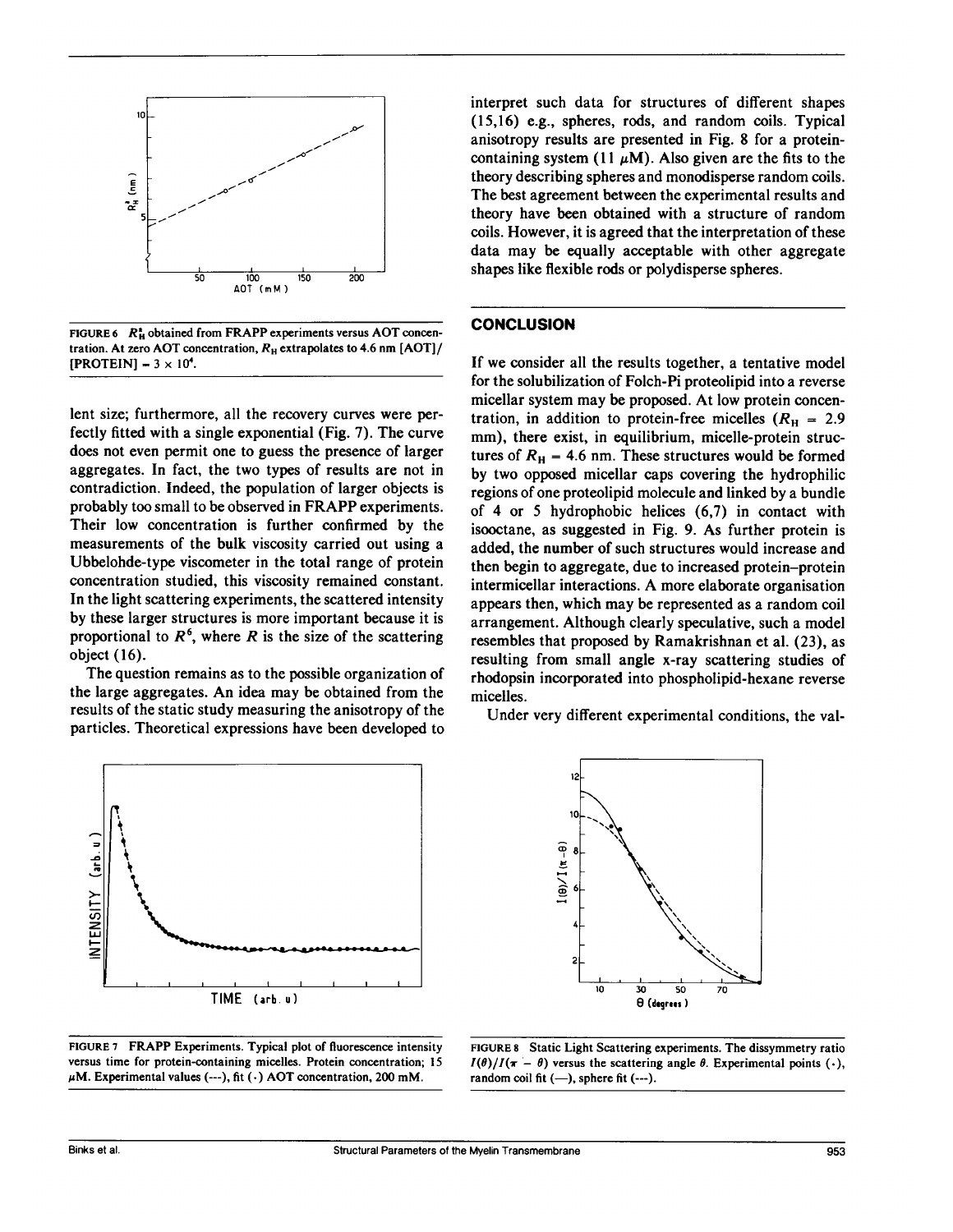

FIGURE <sup>9</sup> Schematic representation of myelin aqueous spaces. MBP: myelin basic protein, PLP: proteolipid. Dashed circles underline the analogy with the structure of reverse micelles. The dotted parts of the proteolipid represent the intramembranous domains consisting of several hydrophobic  $\alpha$  helices.

ues of the delipidated proteolipid protein's gyration radius within lipid vesicles have been extensively reviewed and discussed (24). The present investigation has been carried out on a proteolipid micellar solution in isooctane. It thus seems inappropriate to compare the hydrodynamic radii reported here for a lipid-protein complex with size parameters in the literature for the lipid depleted protein, even more so that interactions with the micelles are also included. Furthermore, we have shown elsewhere (5) that, upon delipidation, the protein undergoes an alteration which prevents its incorporation into reverse micelles, even after readdition of the missing lipid. In the present study we had thus to face a brand new situation.

The incorporation of water-soluble proteins in reverse micelles and the subsequent perturbations introduced in the system are now fairly well documented (9, 25). Although the water-shell model (26) obviously requires further modifications, it still remains useful to describe the properties of the encapsulated proteins (4). In contrast to individual macromolecules solubilized within aqueous droplets described so far, we are dealing with a water-insoluble protein-lipid complex which exhibits distinct hydrophobic and charged regions. The interactions at the peptide level can therefore occur with two types of environments, the micellar encased water and with the hydrocarbon phase. Moreover, the high surfactant concentrations required for the incorporation of the proteolipid, increase attractive interactions as a function of protein concentration and lead to aggregated structures.

Because of the diversity of proteins, many patterns of interaction with reverse micelles can be expected. This work thus represents the first attempt to elucidate the nature and the mechanism of a more intricate micellar organization than so far reported for other proteins (27). Our results suggest that the mode of organization of the myelin proteolipid in reverse micelles is compatible with the dual microenvironment experienced by the transmembrane protein in myelin, where it interacts both with the lipid bilayer and the interlamellar aqueous spaces (Fig. 9). They are also consistent with recent observations suggesting complex and extensive protein-protein associations among myelin components (28).

Dr. P. B. Binks wishes to thank the Royal Society for the award of a Research Fellowship under the European Science Exchange Program. This work was supported in part by grants from Institut National De La Sante Et De La Recherche Medicale (grant 889015) and from Association Francaise Contre les Myopathies to M.Waks.

Received for publication 22 April 1988 and in final form 24 October 1988.

### REFERENCES

- 1. Lees, M. B. and S. W. Brostoff. 1984. Myelin Proteins in Myelin. P. Morell, editor. Plenum Publishing Corp., New York. 197-209.
- 2. Delahodde, A., M. Vacher, C. Nicot, and M. Waks. 1984. Solubilization and insertion into reverse micelles of the major myelin transmembrane proteolipid. FEBS (Fed. Eur. Biochem. Soc.) Lett. 172:343-347.
- 3. Nicot, C., M. Vacher, J. Gallay, and M. Waks. 1985. Membrane proteins in reverse micelles: myelin basic protein in a membranemimetic environment. Biochemistry. 24:7024-7032.
- 4. Chatenay, D., W. Urbach, A. M. Cazabat, M. Vacher, and M. Waks. 1985. Proteins in membrane-mimetic systems. Insertion of myelin basic protein into microemulsion droplets. Biophys. J. 48:893-898.
- 5. Vacher, M., M. Waks, and C. Nicot. 1989. Myelin proteins in membrane mimetic systems. Tight lipid association required for insertion of the Folch-Pi proteolipid into reverse micelles. J. Neurochem. 52:117-123.
- 6. Stoffel, W., H. Hillen, W. Schroder, and R. Deutzmann. 1983. The primary structure of bovine brain myelin lipophilin (proteolipid apoprotein). Hoppe-Seyler's Z. Physiol. Chem., 364:1455- 1466.
- 7. Laursen, R. A., M. Samiullah, and M. B. Lees. 1984. The structure of bovine brain myelin proteolipid and its organization in myelin. Proc. Natl. Acad. Sci. USA. 81:2912-2916.
- 8. Wolman, M., and H. Wiener. 1965. Structure of the myelin sheath as a function of concentration of ions. Biochem. Biophys. Acta. 102:269-272.
- 9. Chatenay, D., W. Urbach, C. Nicot, M. Vacher, and M. Waks. 1987. Hydrodynamic radii of protein-free and protein-containing reverse micelles as studied by fluorescence recovery after fringe photobleaching. Perturbations introduced by myelin basic protein. J. Phys. Chem. 91:2198-2201.